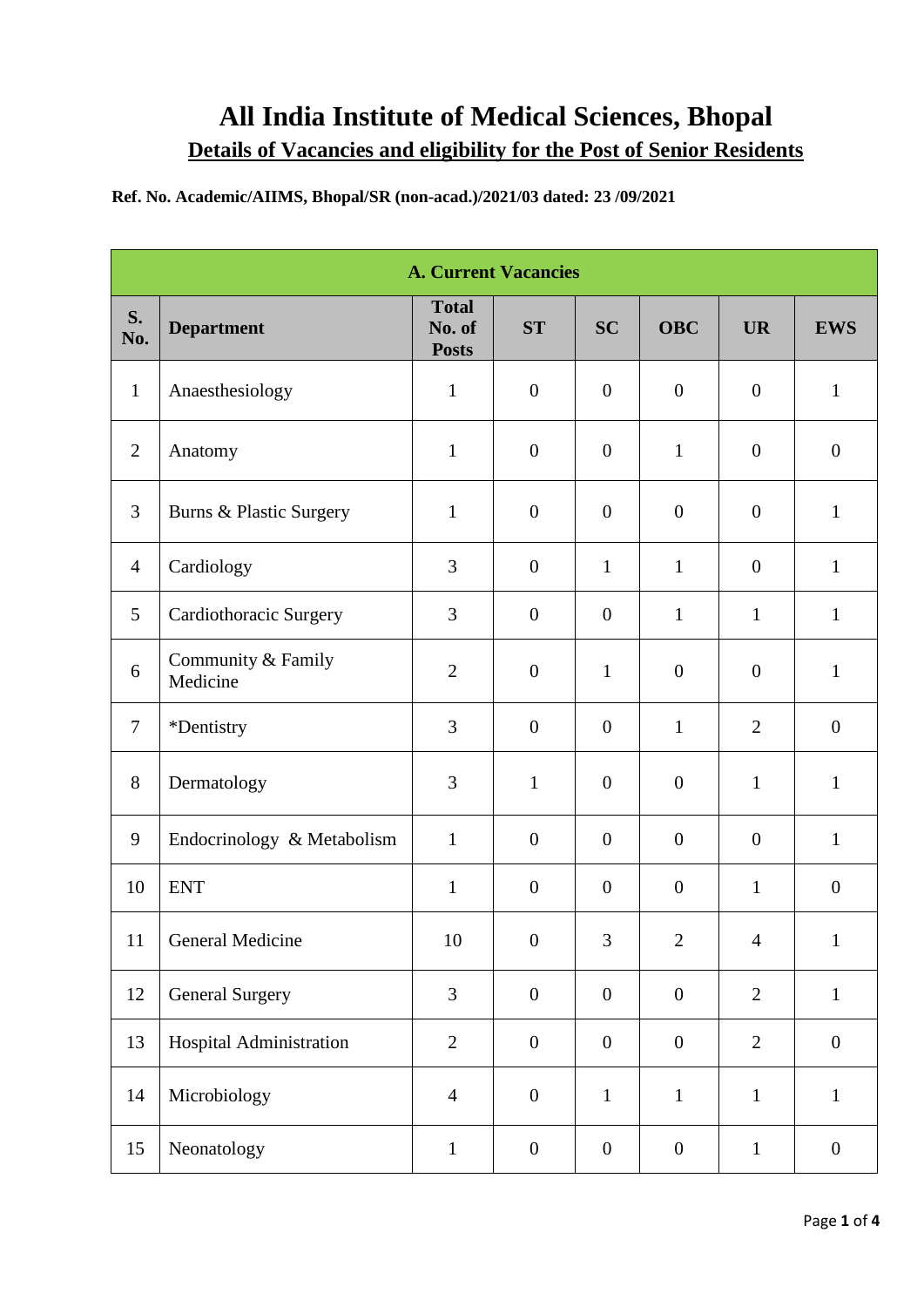| S.<br>No.    | <b>Department</b>                           | <b>Total</b><br>No. of<br><b>Posts</b> | <b>ST</b>        | <b>SC</b>        | <b>OBC</b>       | <b>UR</b>        | <b>EWS</b>       |
|--------------|---------------------------------------------|----------------------------------------|------------------|------------------|------------------|------------------|------------------|
| 16           | Nephrology                                  | $\overline{2}$                         | $\boldsymbol{0}$ | $\mathbf{1}$     | $\mathbf{1}$     | $\overline{0}$   | $\boldsymbol{0}$ |
| 17           | Neurology                                   | $\mathbf{1}$                           | $\mathbf{1}$     | $\boldsymbol{0}$ | $\boldsymbol{0}$ | $\boldsymbol{0}$ | $\boldsymbol{0}$ |
| 18           | Neurosurgery                                | $\overline{2}$                         | $\boldsymbol{0}$ | $\overline{0}$   | $\boldsymbol{0}$ | $\mathbf{1}$     | $\mathbf{1}$     |
| 19           | Obstetrics & Gynaecology                    | $\overline{7}$                         | $\mathbf{1}$     | $\overline{2}$   | $\boldsymbol{0}$ | 3                | $\mathbf{1}$     |
| 20           | Ophthalmology                               | 3                                      | $\mathbf{1}$     | $\mathbf{1}$     | $\overline{0}$   | $\theta$         | $\mathbf{1}$     |
| 21           | Orthopaedics                                | $\overline{4}$                         | $\boldsymbol{0}$ | $\overline{0}$   | $\overline{2}$   | $\overline{2}$   | $\mathbf{0}$     |
| 22           | Paediatric Surgery                          | $\overline{2}$                         | $\overline{0}$   | $\overline{0}$   | $\boldsymbol{0}$ | $\mathbf{1}$     | $\mathbf{1}$     |
| 23           | Pathology & Lab. Medicine                   | 3                                      | $\boldsymbol{0}$ | $\overline{0}$   | $\boldsymbol{0}$ | 3                | $\mathbf{0}$     |
| 24           | Pharmacology                                | $\mathbf{1}$                           | $\boldsymbol{0}$ | $\boldsymbol{0}$ | $\boldsymbol{0}$ | $\boldsymbol{0}$ | $\mathbf{1}$     |
| 25           | Physiology                                  | $\mathbf{1}$                           | $\boldsymbol{0}$ | $\mathbf{1}$     | $\boldsymbol{0}$ | $\overline{0}$   | $\mathbf{0}$     |
| 26           | Physical Medicine &<br>Rehabilitation       | 3                                      | $\boldsymbol{0}$ | $\overline{0}$   | $\mathbf{1}$     | $\overline{2}$   | $\boldsymbol{0}$ |
| 27           | Radiodiagnosis                              | $\overline{7}$                         | $\mathbf{1}$     | $\overline{0}$   | 3                | $\overline{2}$   | $\mathbf{1}$     |
| 28           | <b>Surgical Gastroenterology</b>            | 3                                      | $\overline{0}$   | $\overline{0}$   | $\boldsymbol{0}$ | 3                | $\mathbf{0}$     |
| 29           | <b>Surgical Oncology</b>                    | $\overline{2}$                         | $\mathbf{1}$     | $\mathbf{1}$     | $\mathbf{0}$     | $\mathbf{0}$     | $\mathbf{0}$     |
| 30           | Transfusion Medicine & Blood<br><b>Bank</b> | $\overline{2}$                         | $\boldsymbol{0}$ | $\mathbf{1}$     | $\mathbf{1}$     | $\mathbf{0}$     | $\boldsymbol{0}$ |
| 31           | **Trauma & Emergency<br>Medicine            | $\mathbf{2}$                           | $\boldsymbol{0}$ | $\boldsymbol{0}$ | $\boldsymbol{0}$ | $\overline{2}$   | $\boldsymbol{0}$ |
| <b>Total</b> |                                             | 84                                     | 6                | 13               | 15               | 34               | 16               |

| <b>B. Backlog Vacancies</b> |                         |                                        |           |           |            |  |
|-----------------------------|-------------------------|----------------------------------------|-----------|-----------|------------|--|
| S.<br>No.                   | <b>Department</b>       | <b>Total</b><br>No. of<br><b>Posts</b> | <b>ST</b> | <b>SC</b> | <b>OBC</b> |  |
|                             | Anaesthesiology         | 4                                      |           |           |            |  |
| $\overline{2}$              | Burns & Plastic Surgery | $\mathcal{R}$                          |           |           |            |  |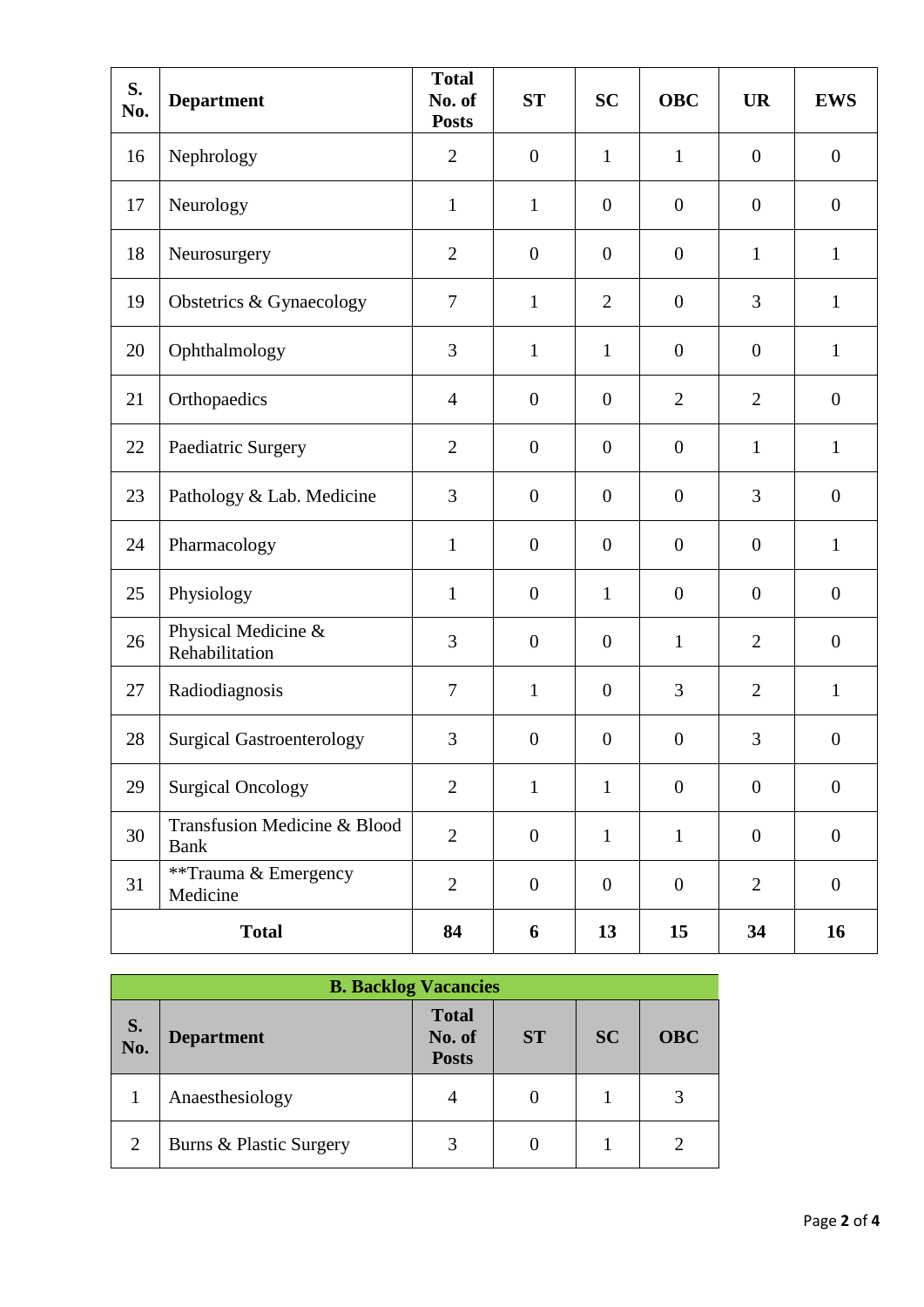| S.<br>No.      | <b>Department</b>                           | <b>Total</b><br>No. of<br><b>Posts</b> | <b>ST</b>               | <b>SC</b>        | <b>OBC</b>       |
|----------------|---------------------------------------------|----------------------------------------|-------------------------|------------------|------------------|
| $\overline{3}$ | Cardiology                                  | $\mathbf{1}$                           | $\overline{0}$          | $\overline{0}$   | $\mathbf{1}$     |
| $\overline{4}$ | Cardiothoracic Surgery                      | $\overline{2}$                         | $\overline{0}$          | $\mathbf{1}$     | $\mathbf{1}$     |
| 5              | Community & Family<br>Medicine              | $\mathbf{1}$                           | $\overline{0}$          | $\overline{0}$   | $\mathbf{1}$     |
| 6              | Endocrinology & Metabolism                  | 3                                      | $\overline{0}$          | $\mathbf{1}$     | $\overline{2}$   |
| 7              | <b>ENT</b>                                  | $\overline{2}$                         | $\mathbf{1}$            | $\boldsymbol{0}$ | $\mathbf{1}$     |
| 8              | General Medicine                            | 3                                      | $\overline{0}$          | $\overline{0}$   | 3                |
| 9              | <b>General Surgery</b>                      | 3                                      | $\overline{0}$          | $\mathbf{1}$     | $\overline{2}$   |
| 10             | Neonatology                                 | $\mathbf{1}$                           | $\mathbf{1}$            | $\overline{0}$   | $\boldsymbol{0}$ |
| 11             | Nephrology                                  | $\mathbf{1}$                           | $\overline{0}$          | $\overline{0}$   | $\mathbf{1}$     |
| 12             | Neurology                                   | $\overline{2}$                         | $\overline{0}$          | $\mathbf{1}$     | $\mathbf{1}$     |
| 13             | Obstetrics & Gynaecology                    | $\mathbf{1}$                           | $\overline{0}$          | $\overline{0}$   | $\mathbf{1}$     |
| 14             | Orthopaedics                                | $\mathbf{1}$                           | $\mathbf{1}$            | $\overline{0}$   | $\overline{0}$   |
| 15             | Paediatric Surgery                          | $\mathbf{1}$                           | $\overline{0}$          | $\overline{0}$   | $\mathbf{1}$     |
| 16             | Pathology & Lab. Medicine                   | $\mathbf{1}$                           | $\overline{0}$          | $\boldsymbol{0}$ | $\mathbf{1}$     |
| 17             | Paediatrics                                 | 3                                      | $\mathbf{1}$            | $\mathbf{1}$     | $\mathbf{1}$     |
| 18             | Radiodiagnosis                              | $\overline{2}$                         | $\overline{0}$          | $\boldsymbol{0}$ | $\overline{2}$   |
| 19             | Radiotherapy                                | $\mathbf{1}$                           | $\boldsymbol{0}$        | $\mathbf{1}$     | $\boldsymbol{0}$ |
| 20             | <b>Surgical Gastroenterology</b>            | $\mathbf{1}$                           | $\boldsymbol{0}$        | $\boldsymbol{0}$ | $\mathbf{1}$     |
| 21             | Transfusion Medicine & Blood<br><b>Bank</b> | $\mathbf{1}$                           | $\overline{0}$          | $\boldsymbol{0}$ | $\mathbf{1}$     |
| 22             | **Trauma & Emergency<br>Medicine            | $\overline{2}$                         | $\boldsymbol{0}$        | $\mathbf{1}$     | $\mathbf{1}$     |
| <b>Total</b>   |                                             | 40                                     | $\overline{\mathbf{4}}$ | 9                | 27               |